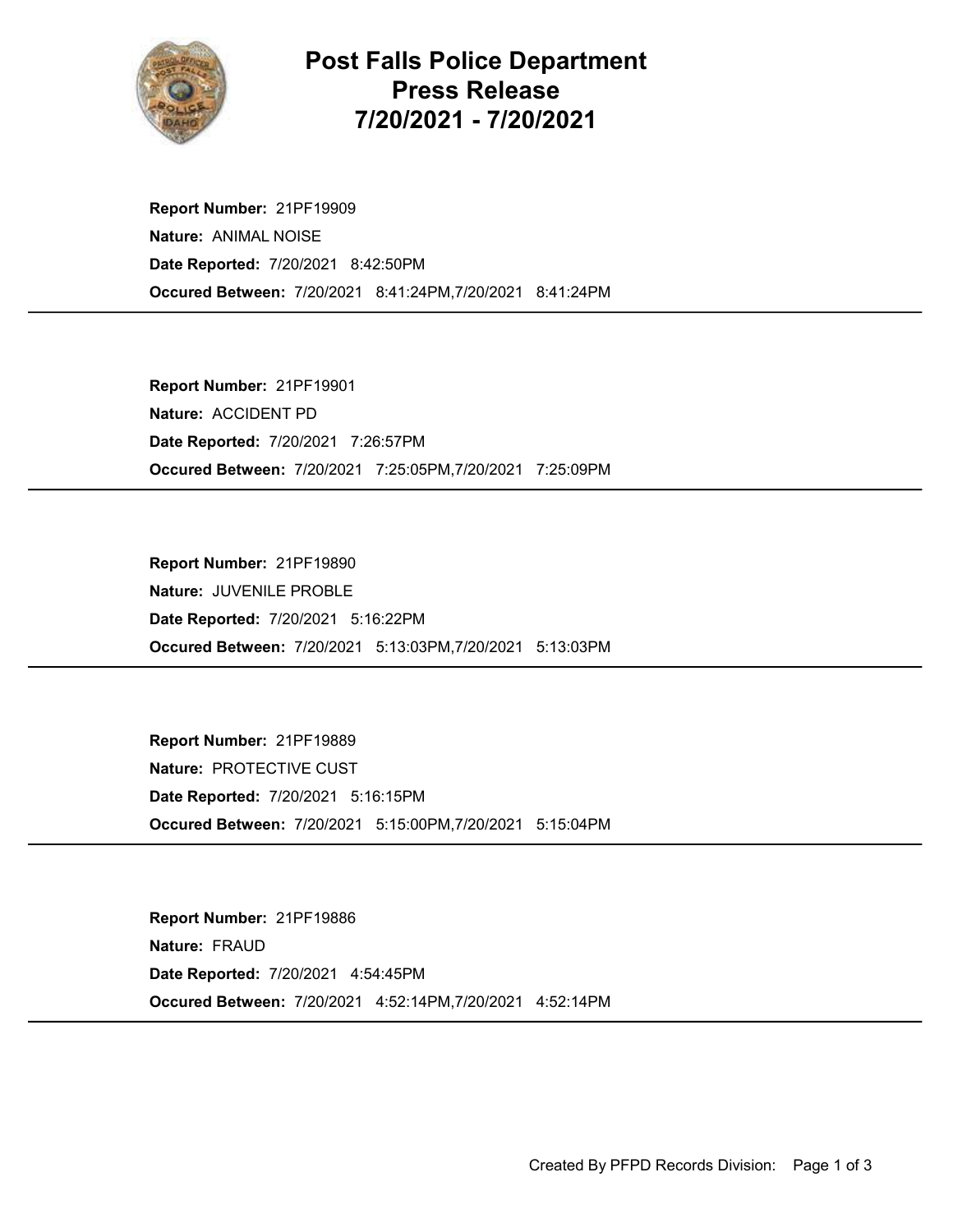Occured Between: 7/20/2021 2:16:11PM,7/20/2021 2:16:11PM Report Number: 21PF19872 Nature: AGENCY ASSIST Date Reported: 7/20/2021 2:17:04PM

Occured Between: 7/20/2021 1:34:38PM,7/20/2021 1:34:38PM Report Number: 21PF19869 Nature: ACCIDENT PD Date Reported: 7/20/2021 1:37:14PM

Occured Between: 7/20/2021 1:17:15PM,7/20/2021 1:17:15PM Report Number: 21PF19864 Nature: DRUGS Date Reported: 7/20/2021 1:17:40PM

Occured Between: 7/2/2021 12:00:00AM,7/4/2021 12:00:00AM Report Number: 21PF19854 Nature: SEX OFFENSE Date Reported: 7/20/2021 12:16:57PM

Occured Between: 7/20/2021 11:05:33AM,7/20/2021 11:05:33AM Report Number: 21PF19845 Nature: ANIMAL CONTAIN Date Reported: 7/20/2021 11:06:21AM

Occured Between: 7/20/2021 9:33:34AM,7/20/2021 9:33:34AM Report Number: 21PF19840 Nature: MAL INJURY Date Reported: 7/20/2021 9:36:40AM